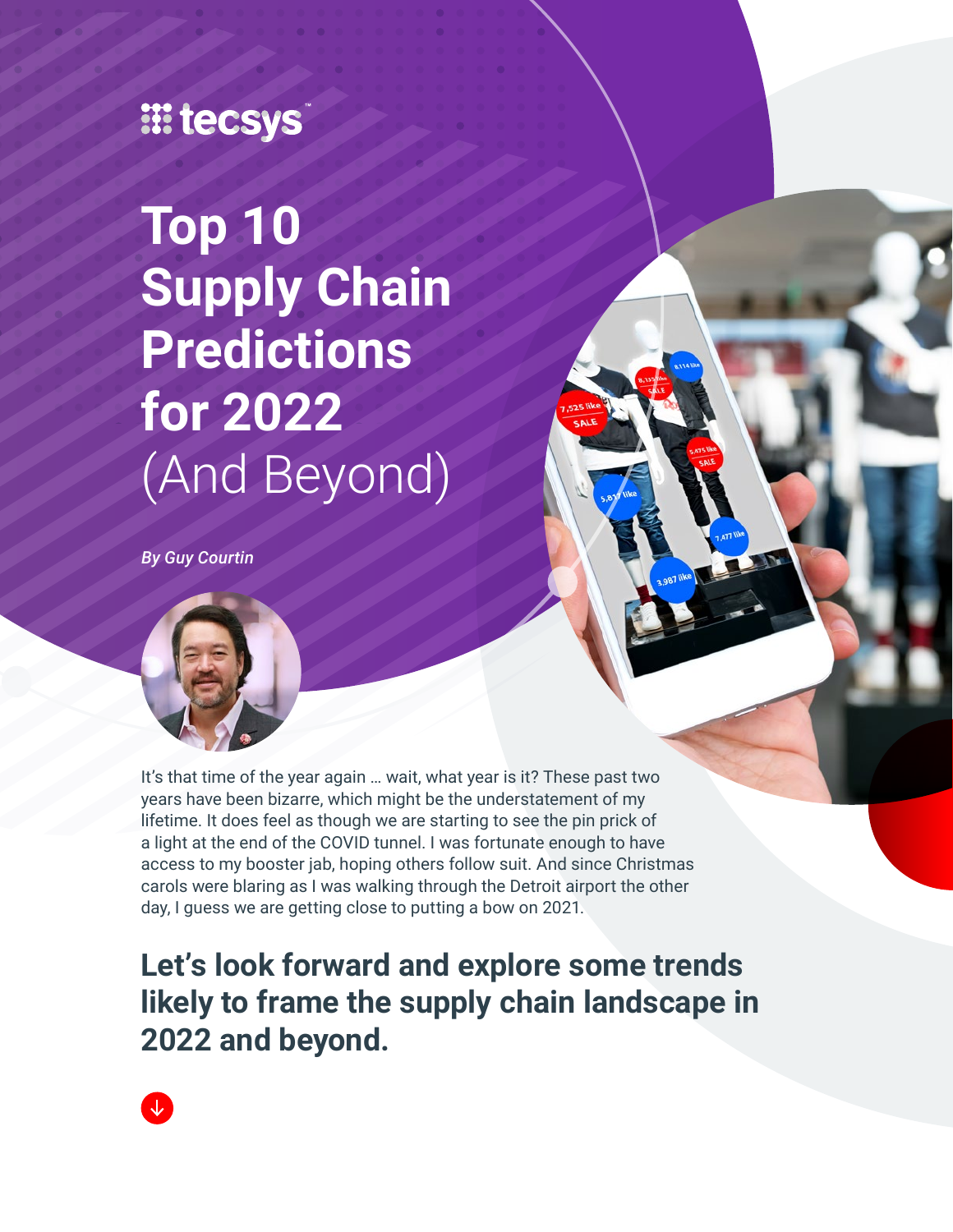### **1. Supply chain bottlenecks, and their underlying drivers, aren't going away**

We can mandate that the West Coast ports stay open for 24 hours a day. Consumers can be encouraged to buy their holiday gifts early. These might offer some respite, but this might be just rearranging the deck chairs on the Titanic. Granted, our supply chains are not destined for a frigid water grave, but COVID has magnified our underlying supply chain issues. Infrastructure, overdependence on just-in-time, elimination of safety stock and training the consumer to expect 'next day' everything are some of the challenges supply chains have raced to keep up with. Now, fold in a world devastated by a global pandemic, and you have a volatile mix. Don't expect these issues to go away any time soon. Look for 2022 to be a year of reconning. Supply chain bottlenecks will last well into the calendar year and the fundamental issues with regards to infrastructure – roads, ports and labor — must be addressed by governments and NGOs alike.

# **2.**

# **Supply chains focus on a new '3 Rs'**

The circular economy is not just for consumer-facing businesses. Three new "Rs," returns, recommercing and recycling, will become vital for supply chains, starting with retailers. A decade ago, the importance of being sustainable felt like more of a marketing exercise. Today, being sustainable translates into real dollars for the business. We see this in brands like Levi Strauss & Co looking to reduce water usage in its production of jeans, which is environmentally sound, but also reduces overhead,<sup>1</sup> or Madewell that encourages its consumers to recycle their denim through its stores.<sup>2</sup> We have also seen a rise in secondhand marketplaces such as Poshmark and the RealReal that offer consumers access to secondhand items. Retailers and brands like IKEA and Crocs are also investing in recommercing assets.3 I predict 2022 will be a tipping point for the 3Rs; brands, retailers, and most importantly consumers, will rally for supply chains to be smarter about how they handle the 3Rs of sustainability.

RETURNS

RECOMMERCING

RECYCLING

https://www.theguardian.com/sustainable-business/levis-water-less-jeans <sup>1</sup>

https://www.madewell.com/inspo-do-well-denim-recycling-landing.html <sup>2</sup>

<sup>3</sup>https://www.retailtouchpoints.com/topics/sustainability/sustainability-in-action-ikea-crocs-ugg-expand-reuse-and-resale-offerings



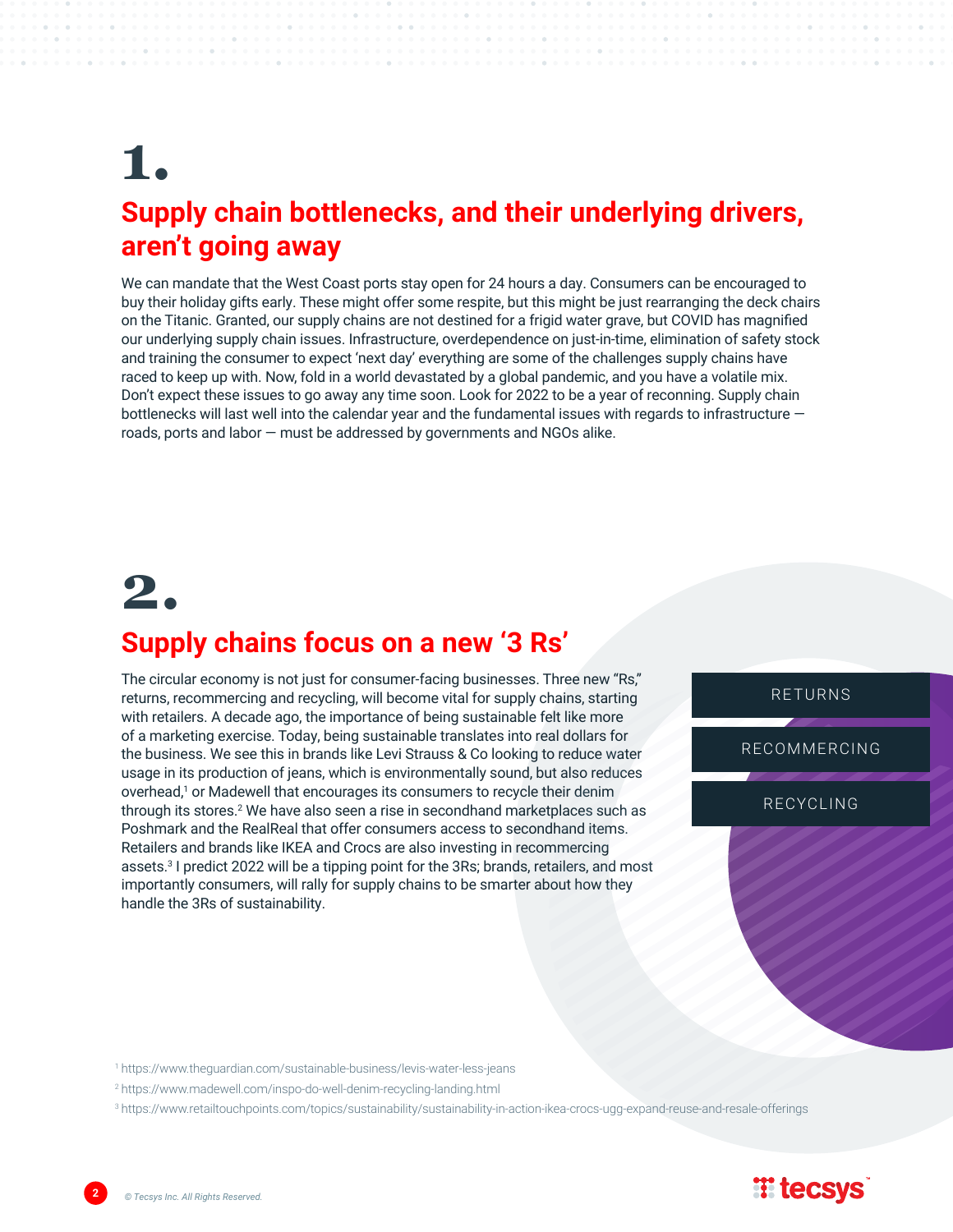

# **3. The cats and dogs cooperating**

Kohl's taking in Amazon returns. Walmart and Home Depot partnering on fulfillment. Bed Bath and Beyond selling private label goods at Kroger. The list will continue to grow when it comes to apparent rivals playing nice in the sandbox. Is this another Amazon effect? No. It is because of the digitally-empowered consumer. The expectations we place on brands and retailers continue to force these players to figure out new and creative ways to meet our demands while not going in the red. I anticipate 2022 will continue to see several partnerships that were once seen as impossible. I wouldn't be surprised if we see a large fast fashion retailer partner with local recycle centers to allow consumers to directly dispose of returns.

# **4. Your wellbeing is the new experiential retail**

Speaking of partnerships, one to keep an eye on would be partnerships between health providers and consumer electronics' brands. Why? Consumer electronics provide an "always on / always on us" access to personal data. This wealth of data offers a wide swathe of products and services — and our health and wellbeing can be large in-person service catalysts. Best Buy has already announced an expansion in its personal health services through its acquisition of Current Health.4 Look for Apple to accelerate its moves into the personal health space as well. Its most recent watch is just a glorified personal health monitor. Experiential retail is traditionally regarded as what Dick's Sporting Goods has done with their new store format, with its climbing walls, outdoor track and other spaces encouraging consumers to try before buying.<sup>5</sup> In 2022, health and wellbeing will become a new experience driving traffic into stores.

https://www.pymnts.com/healthcare/2021/best-buy-acquire-current-health-advance-tech-focused-patient-care/ <sup>4</sup> https://www.cnbc.com/2021/04/09/dicks-sporting-goods-new-store-has-a-driving-range-and-outdoor-track.html <sup>5</sup>

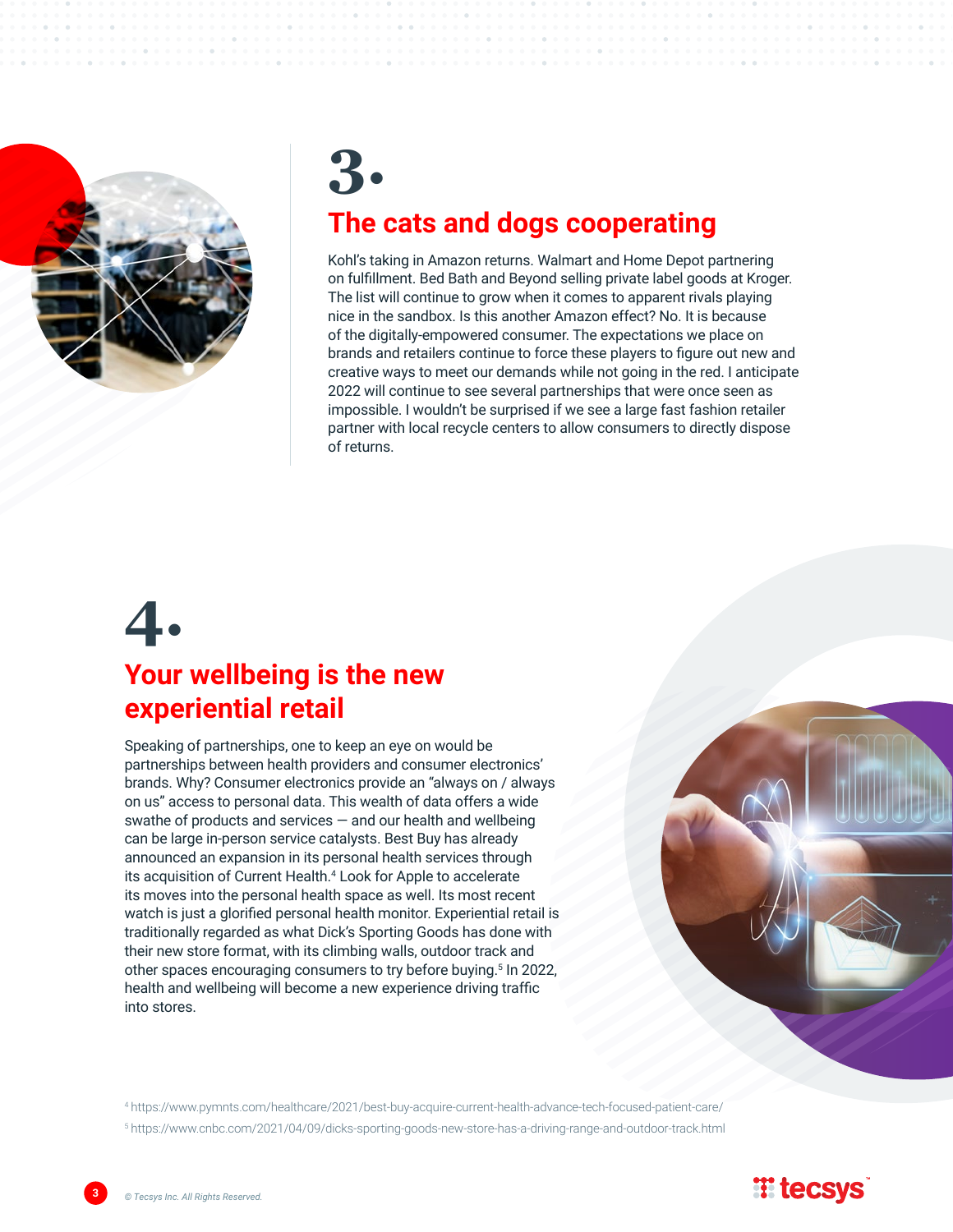## **5. Retailers will apply the brakes to the runaway fulfillment train**

Two day, next day, two hours! We are being conditioned that we must get our goods faster and faster. But do you really need that crock pot from Amazon in two hours? Does Walmart have to deliver you the extra-large bag of dog food immediately? My guess is probably not. A recent study shows that over 70% of consumers are willing to wait more than 4 days for items.<sup>6</sup> I will freely admit  $-$  and yes, I realize I am a data point of  $1 -$  that when I get some deliveries, they sit in their brown box for a day or two before I open them. The challenge is retailers and brands have been led to believe they must deliver in these tight windows. Rather than thinking it is all about speed, fulfillment will start to pivot to right-size rather than simply faster. We are starting to see retailers offer more options when it comes to how items are being delivered with prompts allowing you to wait a few days so you can consolidate your orders, or provide fulfillment options with regards to when, where and how orders are filled. We experienced the explosion of BOPAC and BOPIS over the past 18 months. Look for more creative thinking when it comes to how we fulfill orders over and above orders being blindly hurtled down the tracks towards the two-hour delivery window.



# **6.**

#### **Brick and mortar is dead … let's open some new stores**

As Mark Twain once quipped, "the reports of my death are greatly exaggerated," and the same holds true for stores. If you walk to your local mall, will you see stores shuttered, absolutely; especially in the United States. But similar to my first point, the underlying issues with malls have been around for a long time. Certainly, we have experienced an explosion of e-commerce courtesy of COVID lockdowns and the widespread availability of internet access, but this served merely to highlight and accelerate the issue. The United States has been "over real estated" when it comes to retail; some studies suggest there is 6x the square footage of retail real estate in the United States compared to similar nations.<sup>7</sup> The closing of some physical space is a natural culling of that excess. It would be easy to continue the narrative of the death of the store. However, there is another narrative that has begun to pick up steam: Physical stores being opened by digitally native brands. Ranging from mattresses (Casper) to eyewear (Warby Parker) to men's clothing (Bonobos) and footwear (Allbirds), we are seeing brands whose success was driven by an onlineonly commerce now opening stores. And the grandfather of all e-commerce, Amazon, has opened stores and is announcing the plan to open department stores.<sup>8</sup> What in the dot-com is happening? This trend will truly take off in 2022 and beyond. The harsh reality facing digitally native brands is that they limit themselves by only being online; they cannot leverage physical stores for branding, services and selling goods. Traditional retailers will also continue to look at how their stores can adapt to start offering more services to draw in customers. I foresee 2022 will mark a pivotal year in which the endless clickbait about the death of physical retail will be outpaced by stories of retailers finding new ways for their stores to evolve and nontraditional parties opening a new era of stores.

https://www.statista.com/statistics/1229506/consumers-willingness-to-wait-for-a-purchased-item-with-free-delivery/ <sup>6</sup>

https://seekingalpha.com/article/3992081-americas-retail-footage-crisis <sup>7</sup>

<sup>8</sup> https://www.cnbc.com/2021/08/19/amazon-is-reportedly-planning-to-open-department-stores-.html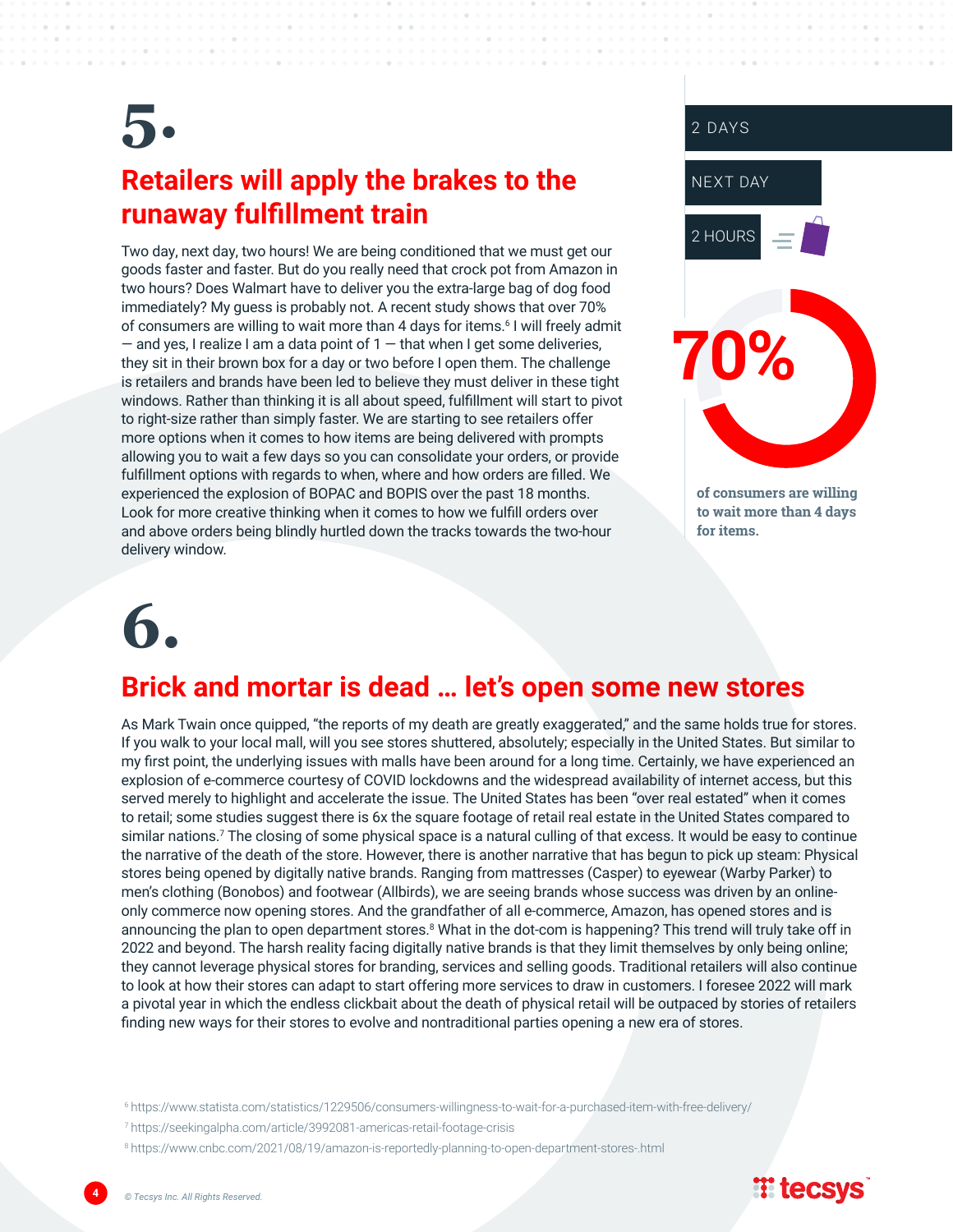# **7.**

#### **Meet the new DC (distribution center) not the same as the old DC**

Let's go back in the time machine for a moment before we look ahead. Rewind to 1999 when Y2K was the closest thing we had to a global issue and we didn't even have iPhones! Our warehouses were a passthrough for inventory before they arrived at their final point of acquisition; a center to receive and store our bulk SKUs before we had to break them down to more consumable packages. Fast forward a few decades and the warehouse is playing its traditional role of storing inventory, but is now being asked to do so much more. Much like stores will continue to redefine their roles with the retail supply chain, so will the distribution center. With e-commerce accounting for 20% of all retail sales, many of these orders are being fulfilled directly from the DC. That means that the warehouse — the labor, infrastructure and material handling equipment (more on this in the next prediction) — are being asked do more; specifically, pick and pack single orders. In 2022 we will see the continuing evolution of distribution centers, from handling "eaches" orders to processing returns to handling custom kitting needs, just to name a few, and this will become an expectation of the warehouse.

# **8.**

#### **These aren't the droids you are looking for**

Or are they? Automation and robotics are hot topics, especially when it comes to the warehouse and last mile segment of fulfillment. COVID was lighter fluid for the e-commerce barbeque. While e-commerce has started to regress to pre-pandemic growth levels, the need for faster fulfillment remains a driver. Like the last prediction of the evolution of the DC, automation will play a large role in this change and continue to evolve in the retail supply chain. A large part of this evolution will be the continued usage of automation within the warehouse, as well as in other parts of the fulfillment network. The challenge for potential customers of automation in 2022 and beyond is the array of choices and workflows that automation can offer. I predict 2022 will mark an inflection point for automation solution providers. While there will be a healthy flow of investment capital for automation players, those shopping for these automation solutions will continue to mature and become savvier when it comes to identifying the use cases, what they want automation to address as well as the silos of automation necessary. Expect to see the growth of automation for supply chain fulfillment in 2022, but look for the start of consolidation of players within the space.

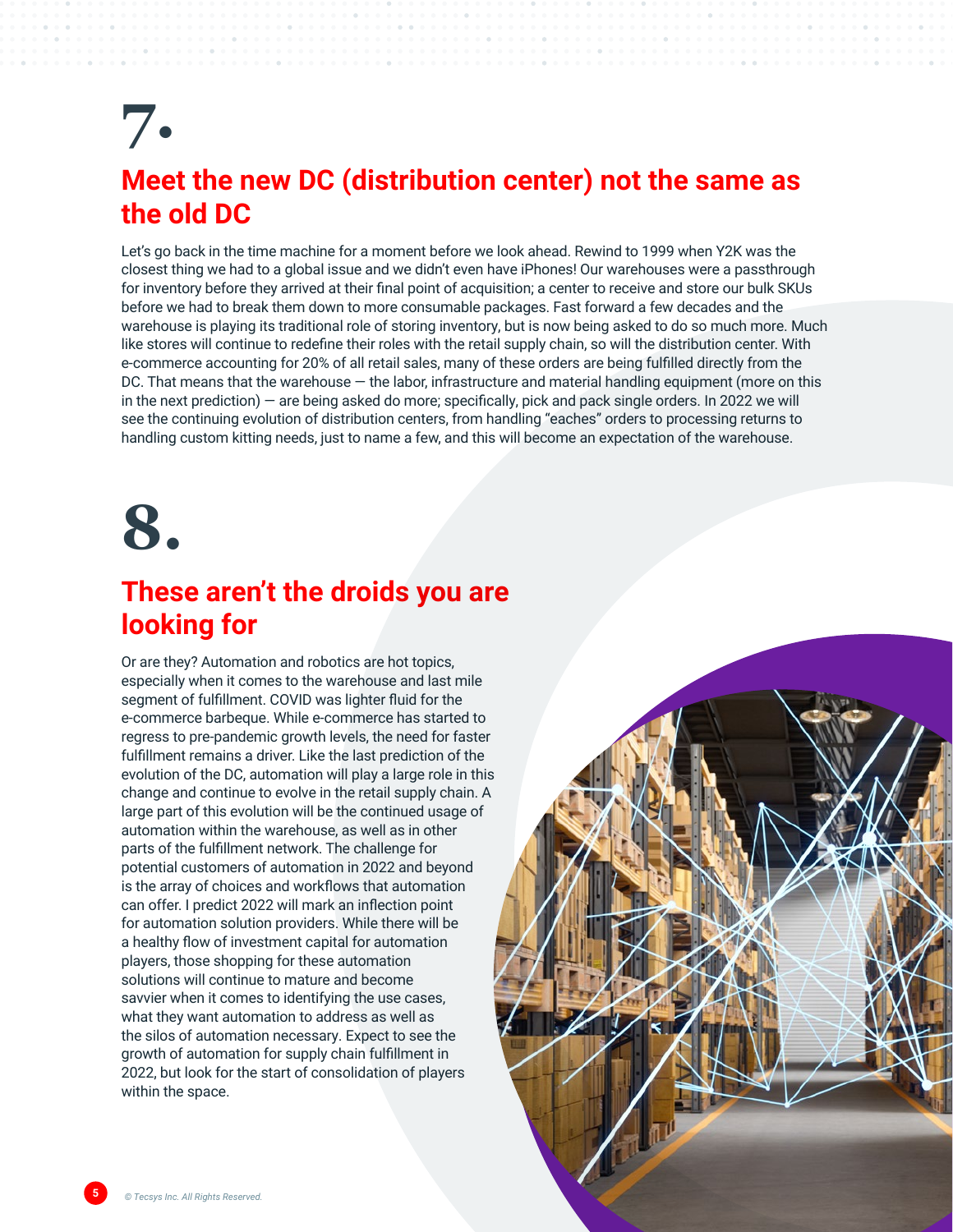

# **9. Metaverse! Get your avatar ready for the digital supply chain**

When Facebook decided to rebrand itself as Meta, plenty of snark could be consumed on social platforms.<sup>9</sup> Justifiably so. However, the rise of the metaverse seems to be gaining steam. So, what is this? A simple definition from NPR, "The internet brought to life, in 3D."10 If you were to simply read some of the headlines, one would conjure images of a metaverse hyperdrive version of how we had to live our lives during the pandemic: E-medicine, virtual classrooms, Zoom customer meetings, working from home, attending virtual trade shows, and the list goes on. So, should we get our supply chains ready to be created in virtual world? Maybe not. But there will be some impacts from the metaverse when it comes to immersive experiences, customer service, remote maintenance and supply chain modeling. Using the metaverse to model and run simulations in a 3D environment will hold some opportunities for supply chains in 2022 and beyond. That said, I am not sure we should run out and purchase \$300 Meta 3D goggles and live our lives 100% virtually … anyone remember Second Life?

# **10. Supply chain becomes cool**

Was it ever not cool? Sure, it was doing its thing in the background for many years, but COVID has thrust the term 'supply chain' into the forefront of everyone's thinking. Indeed, there have been countless stories about how COVID has caused stress fractures along the supply chain, from the toilet paper shortage and computer chips to glass bottles and yeast, and the downstream impact of upstream issues has earned mainstream bandwidth. They say no press is bad press, right? Look for supply chain topics to dominate to headlines well into 2022 and beyond. The silver lining of these current events is that education, jobs and general awareness related to supply chains will continue gain momentum. This sustained interest in supply chain will stretch into academia, from high schools to graduate schools, and may even be featured curricula. Employers will seek, hire and train employees to be savvier and more focused on all aspects of the supply chain. In 2022 and beyond, if you mention supply chains at your next cocktail party, you will no longer be met with a strange look, but instead seen as the most interesting person in the room.



<sup>9</sup> https://www.statista.com/statistics/1229506/consumers-willingness-to-wait-for-a-purchased-item-with-free-delivery/

10 https://seekingalpha.com/article/3992081-americas-retail-footage-crisis